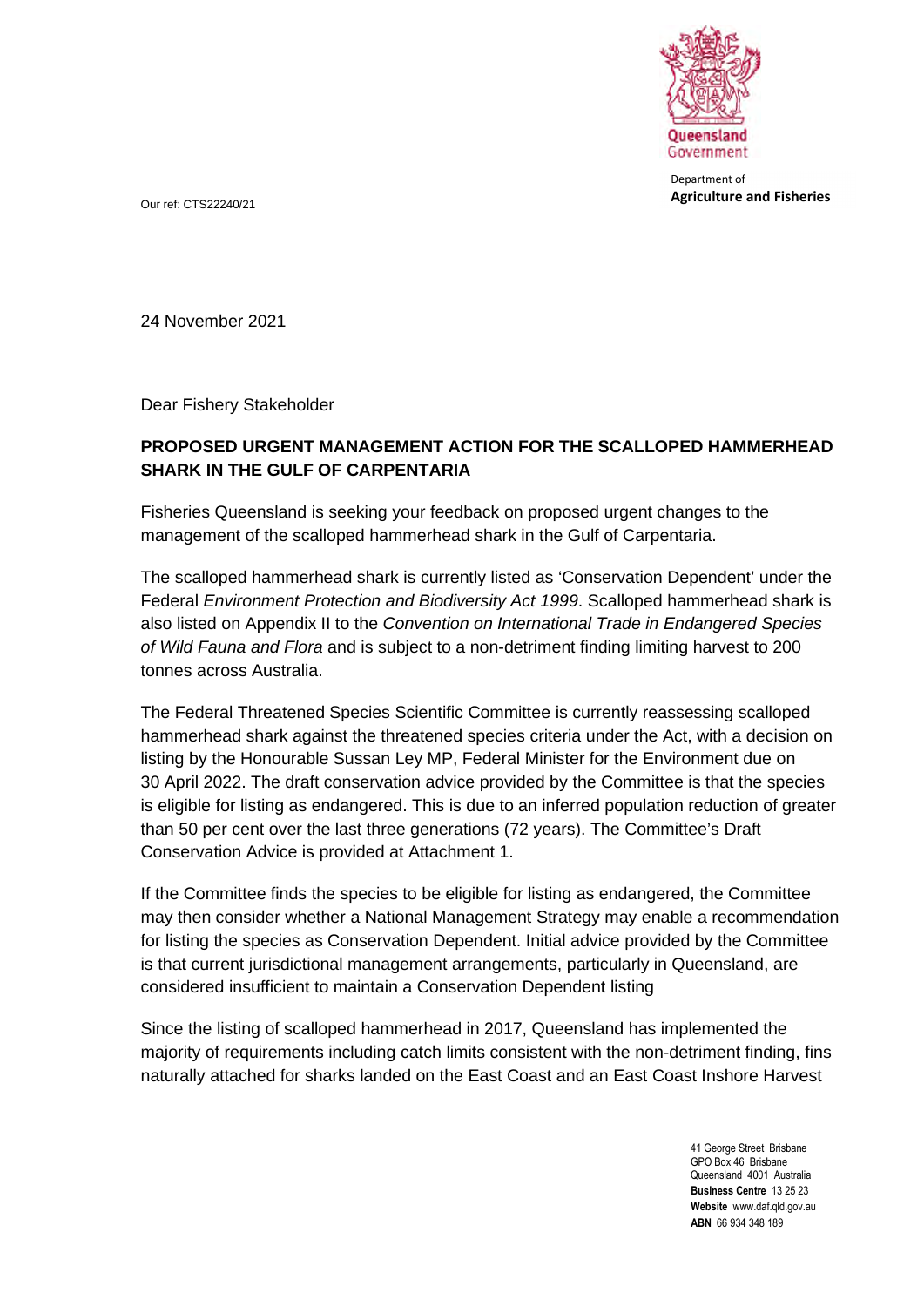Strategy that incorporates management of hammerheads on the east coast. The outstanding management changes for Queensland are:

- implementing a harvest strategy for the Gulf of Carpentaria Inshore Fin Fish Fishery
- requiring sharks to be landed with head and/or fins naturally attached to enable speciesspecific reporting in Gulf of Carpentaria waters
- implementing species-specific data validation in Queensland waters.

If the species is listed as endangered, fishers in all Australian jurisdictions would be required to take all reasonable steps to avoid interacting with scalloped hammerhead shark and would no longer be able to retain the species. This would have significant implications for the Gulf of Carpentaria and East Coast Inshore Fin Fish Fisheries, and for Northern Territory fisheries.

In order to attempt to maintain a Conservation Dependent listing, Fisheries Queensland is seeking your feedback on the proposed urgent management action options.

## *Option 1 – Implement a Gulf of Carpentaria hammerhead harvest strategy and*  regulate fins to be naturally attached for all hammerhead shark only in the Gulf of *Carpentaria*

This option requires the following management changes:

- **Management change number 1**: Fisheries Queensland is seeking feedback on the draft risk-based harvest strategy for scalloped hammerhead in the Gulf of Carpentaria, provided at Attachment 2. It aims to manage the take of all hammerhead shark species in the Gulf of Carpentaria to levels that will not be detrimental to the survival of the species in the wild. The harvest strategy would remain in place until a broader harvest strategy is developed for the Gulf of Carpentaria fisheries
- **Management change number 2**: Fisheries Queensland would progress legislative changes to require fins to be naturally attached for all hammerhead shark species in the Gulf of Carpentaria. Currently the legislation requiring fins to be naturally attached only applies once 75 per cent of the Gulf of Carpentaria Total Allowable Commercial Catch has been caught. The new arrangements would require all hammerhead shark to be kept whole with fins naturally attached, or trunked or gutted with fins naturally attached at all times to assist with species level identification.

Any other changes would be progressed through the Gulf of Carpentaria Inshore Working Group and consulted on more broadly as part of the reform process under the Sustainable Fisheries Strategy 2017-2027.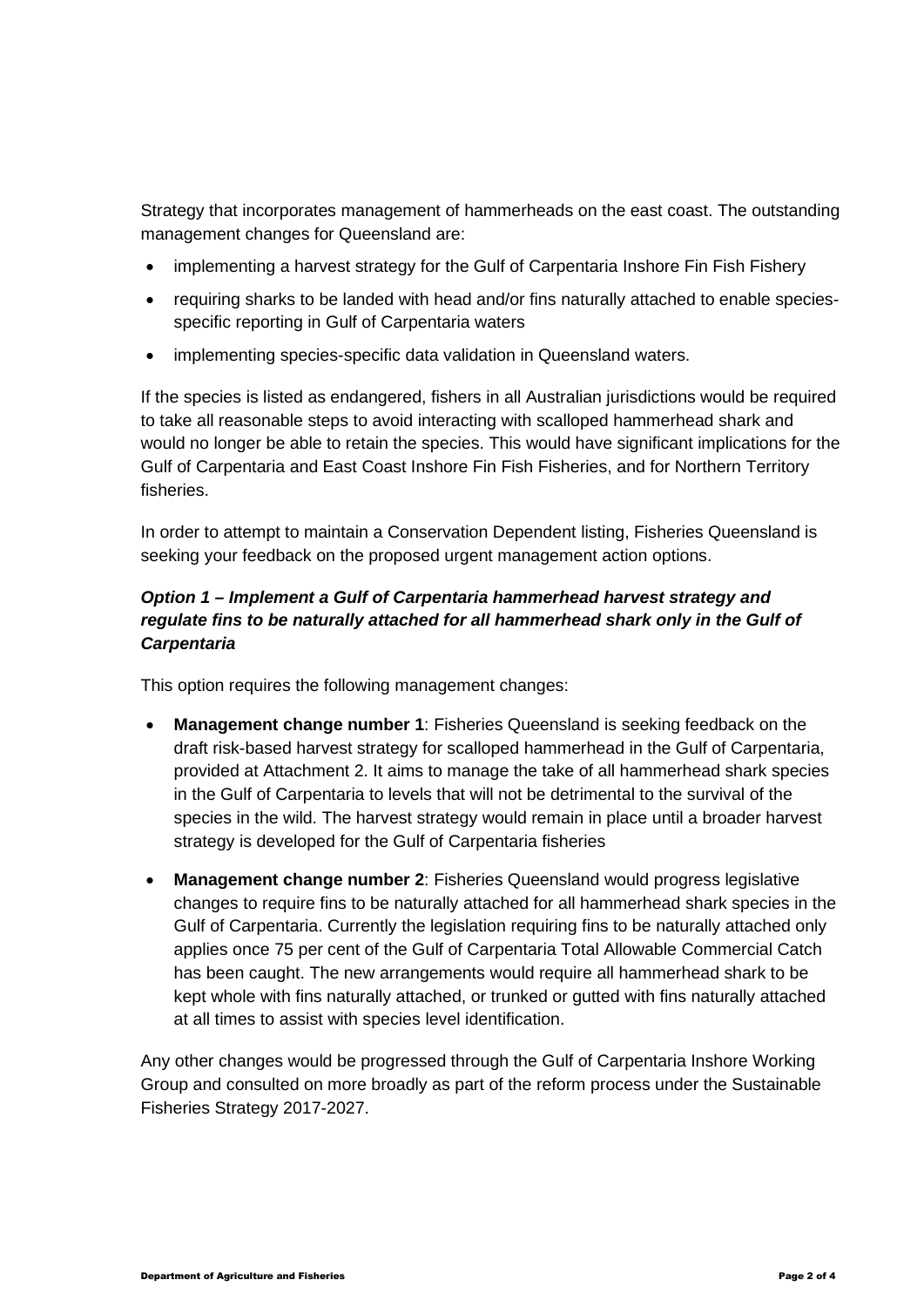## *Option 2 – Regulate hammerhead shark as a no-take species in the Gulf of Carpentaria*

Alternatively, Fisheries Queensland is seeking feedback on hammerhead shark becoming a no-take species in the Gulf of Carpentaria, either as an interim measure until fisheries reforms for Gulf of Carpentaria fisheries are finalised or permanently. This aims to address some of the risks from fishing activities identified by the Committee.

Given all commercial fishing vessels are required to have vessel tracking that enables us to validate fishing effort, it is not proposed to expedite further implementation of data validation measure at this time. As you would be aware data validation of catch and protected species interactions is a key action under the Sustainable Fisheries Strategy 2017-2027 and requirement under a number of fisheries Wildlife Trade Operation accreditation. The Queensland Government remains committed to delivering on these commitments, including improved data validation across all our fisheries.

As a responsible fisheries management agency, doing nothing is not an option particularly given the potential ramifications for other fisheries. Fisheries Queensland is seeking your feedback on the proposed management options to reduce the risk of this species being listed as Endangered. To have your say, please provide feedback **no later than 8 December 2021** by completing the survey available online at: <https://daf.engagementhub.com.au/goc-scalloped-hammerhead> or by emailing fisheriesmanagers@daf.qld.gov.au.

Additionally, the Federal Department of Agriculture, Water and the Environment is currently publicly consulting on the draft Conservation Advice until 10 December 2021. Industry is encouraged to provide feedback directly and can be provided in writing either by email to species.consultation@awe.gov.au or by mail to:

The Director Marine and Freshwater Species Conservation Section Protected Species and Communities Branch Biodiversity Conservation Division Australian Government Department Agriculture, Water and the Environment (Attention: species.consultation@awe.gov.au) GPO Box 858 CANBERRA ACT 2601